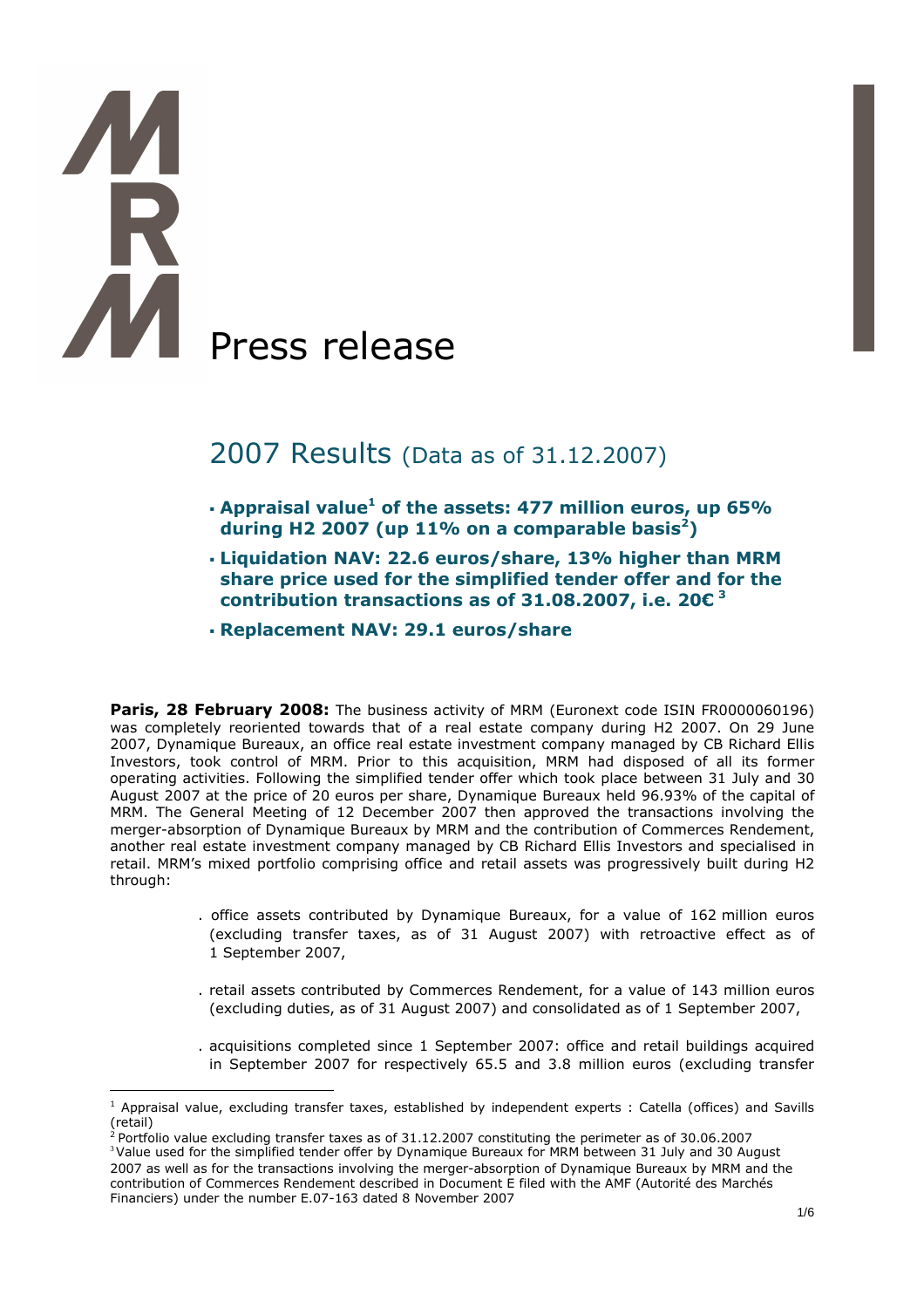taxes) as well as retail and office properties which acquisition was finalised between 21 and 27 December 2007 for a total amount of 80.4 million euros (excluding transfer taxes). These assets were consolidated on their acquisition date.

This press release presents financial information which form part of the Group published consolidated financial statements as of 31 December 2007 as well as pro forma data all in accordance with IFRS, on the basis of the assumption of the completion of the Dynamique Bureaux and Commerces Rendement contributions as of 1 January 2007.

# Assets

At the end of December 2007, MRM held a mixed real estate portfolio comprised of office and retail properties, representing total floorspace of around 207,700 sqm. The assets are located in France: offices are concentrated in the Ile-de-France area (i.e. Paris and its surroundings), whereas the retail assets are present both in the Ile-de-France area and in the rest of France.

The appraisal value (excluding transfer taxes) of this portfolio stands at 476.9 million euros as of 31 December 2007, which represents an increase of 65% compared to the portfolio value as of 30 June 2007. The rise in the total value of the assets is generated by 3 factors: acquisitions during H2 2007 (for a total price of 152.1 million euros excluding transfer taxes, appraised on 31 December 2007 at 157.1 million euros excluding transfer taxes), 6.7 million euros of refurbishment programs and an increase in the portfolio gross value of 29.8 million euros (of which a net increase of 18.5 million euros excluding the impact of the acquisition costs).

On a comparable basis (excluding acquisitions made during H2), the portfolio asset value excluding transfer taxes rose from 288.3 million euros up to 319.8 million euros between 30 June and 31 December 2007, i.e. an increase of 11% during H2 2007.

| <b>Appraisal values</b><br>(excl. transfer taxes)<br>in million euros | 30.06.2007 <sup>4</sup> | 31.12.2007 | Change<br>during<br>H <sub>2</sub> 2007 |
|-----------------------------------------------------------------------|-------------------------|------------|-----------------------------------------|
| Portfolio perimeter 30.06.2007                                        | 288.3                   | 319.8      | $+11%$                                  |
| Assets acquired during H2 2007                                        |                         | 157.1      |                                         |
| Portfolio perimeter 31.12.2007                                        |                         | 476.9      | + 65%                                   |

As of 31 December 2007, the value of the assets breaks down as follows: 60% (office buildings) and 40% (retail). The portfolio combines 66% of stabilised assets and 34% of value-added opportunities.

| Appraisal value (excl. transfer taxes)<br>in million euros | 31.12.2007 |
|------------------------------------------------------------|------------|
| Stabilised offices                                         | 200.9      |
| Office value-added opportunities                           | 85.7       |
| <b>Sub-total Offices</b>                                   | 286.6      |
| Stabilised retail                                          | 112.7      |
| Retail value-added opportunities                           | 77.6       |
| <b>Sub-total Retail</b>                                    | 190.3      |
| <b>MRM</b> portfolio                                       | 476.9      |

 $\overline{a}$ <sup>4</sup> appraisals performed on 30 June 2007 by Catella (offices) and on 30 April 2007 by Savills (retail)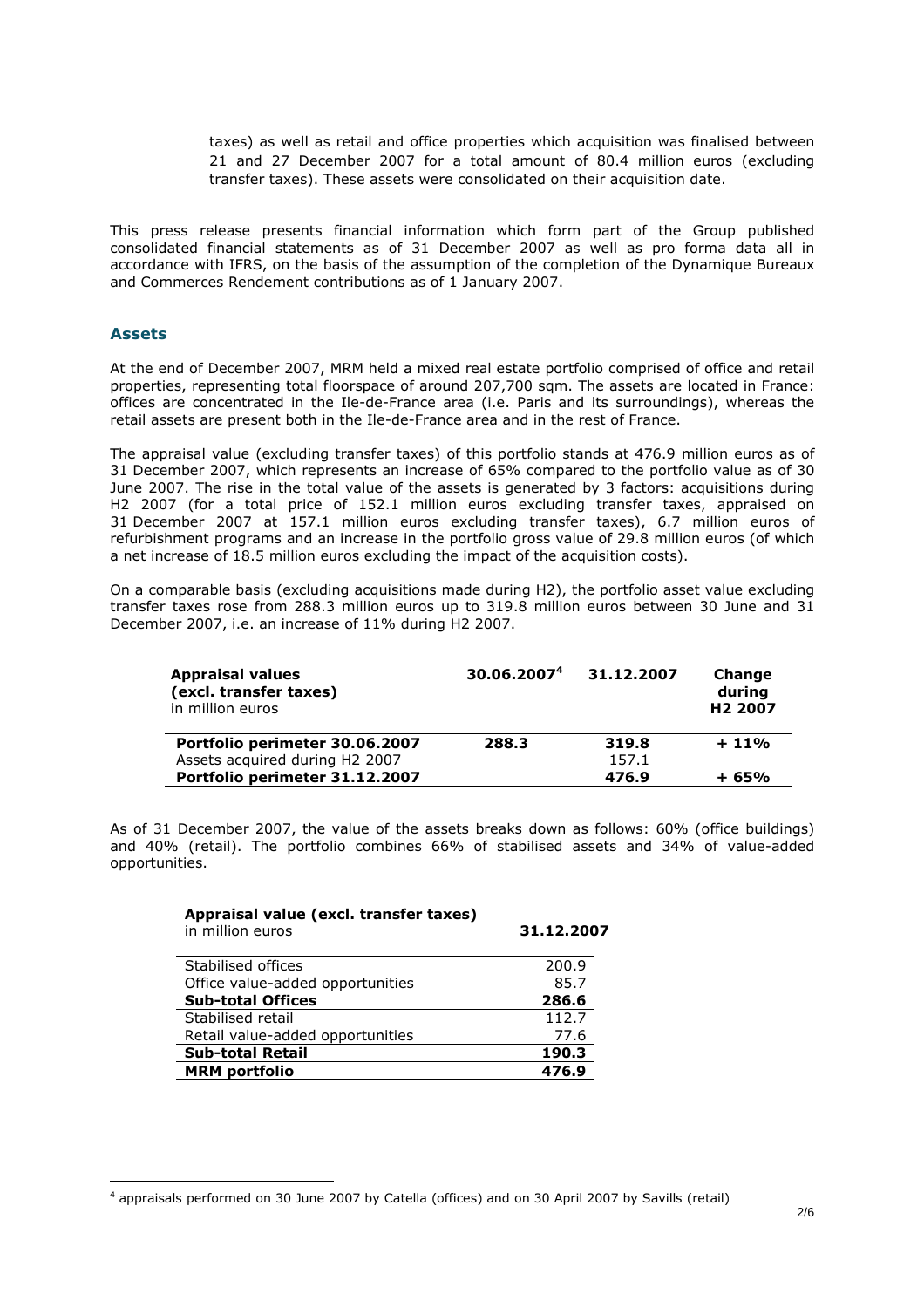# Activity

### Office Portfolio

The occupancy rate for the stabilised office assets is very high (98% as of  $1<sup>st</sup>$  January 2008) and 47% of the rents are secured for more than 3 years through firm leases or penalties for early lease termination.

During H2 2007, 6 leases were signed for a net annual rent<sup>5</sup> of 5.6 millions euros. In particular, the completion of the valuation programs for two office buildings allowed MRM to sign a 9 year firm lease with EDF for floorspace of 10,176 sqm of offices in Nanterre and to renew the lease with the main tenant of an office building of 4,472 sqm located in Levallois.

In total, as of 1 January 2008, the net annualised rent of the stabilised office portfolio reached 13.1 million euros.

The office portfolio with value-added opportunities, which has total floorspace of 59,506 sqm, is 47%-let and therefore has a high reletting potential. The current refurbishment programs amount to 39.1 million euros over the period from 2008 to 2010. In total, after completion of the upgrading process, the expected net rent<sup>6</sup> is 9.3 million euros per year (compared to 3.3 million euros currently).

During H2, acquisitions covered 7 office buildings for a total amount of 110.7 million euros excluding transfer taxes and floorspace of around 53,000 sqm.

### Retail Portfolio

The stabilised retail portfolio also had a very high occupancy rate (98% as of 1 January 2008). The vast majority of the 95 tenants of the retail buildings are national brands. Together, these brands generated 79% of the rent received and the 10 most significant tenants (Agralys – Gamm Vert, Bricorama, Haworth, Go sport, Cultura, Epicerie Globe, ED, Besson Chaussures, Interiors, Tati) represented 44% of the rent received.

During H2 2007, 7 leases were signed for a net annual rent<sup>5</sup> of 0.4 million euros.

In total, as of 1 January 2008, the net annualised rent<sup>5</sup> of the stabilised retail portfolio reached 7.6 million euros.

The retail portfolio with value-added opportunities, which has total floorspace of 31,936 sqm, is 51%-let and has major reletting potential. The scheduled restructuring and refurbishment investments amount to 36.5 million euros over the period from 2008 to 2010. The net annual rent<sup>5</sup>, which is currently 2.3 million euros is expected to reach 6.8 millions d'euros<sup>6</sup>.

Significant progress was made during H2 2007 with two value-added programs for shopping centres. In Amiens, all the administrative authorisations and the tenants' agreements have been obtained in order to start a major refurbishment program in Q2 2008 for a shopping centre of around 7,450 sqm. In Corbeil, the eviction agreements with tenants have all been signed and the construction permit has been obtained; that enables to launch a complete refurbishment program for a shopping centre with 13,200 sqm in the first quarter of 2008. All floorspace has already been pre-let.

Acquisitions in H2 2007 comprised a total amount of 41.4 million euros excluding transfer taxes, and total floorspace of around 27,700 sqm.

 5 excluding taxes and building expenses, excluding free rent periods and tenant improvements

<sup>6</sup> excluding taxes and building expenses, excluding indexation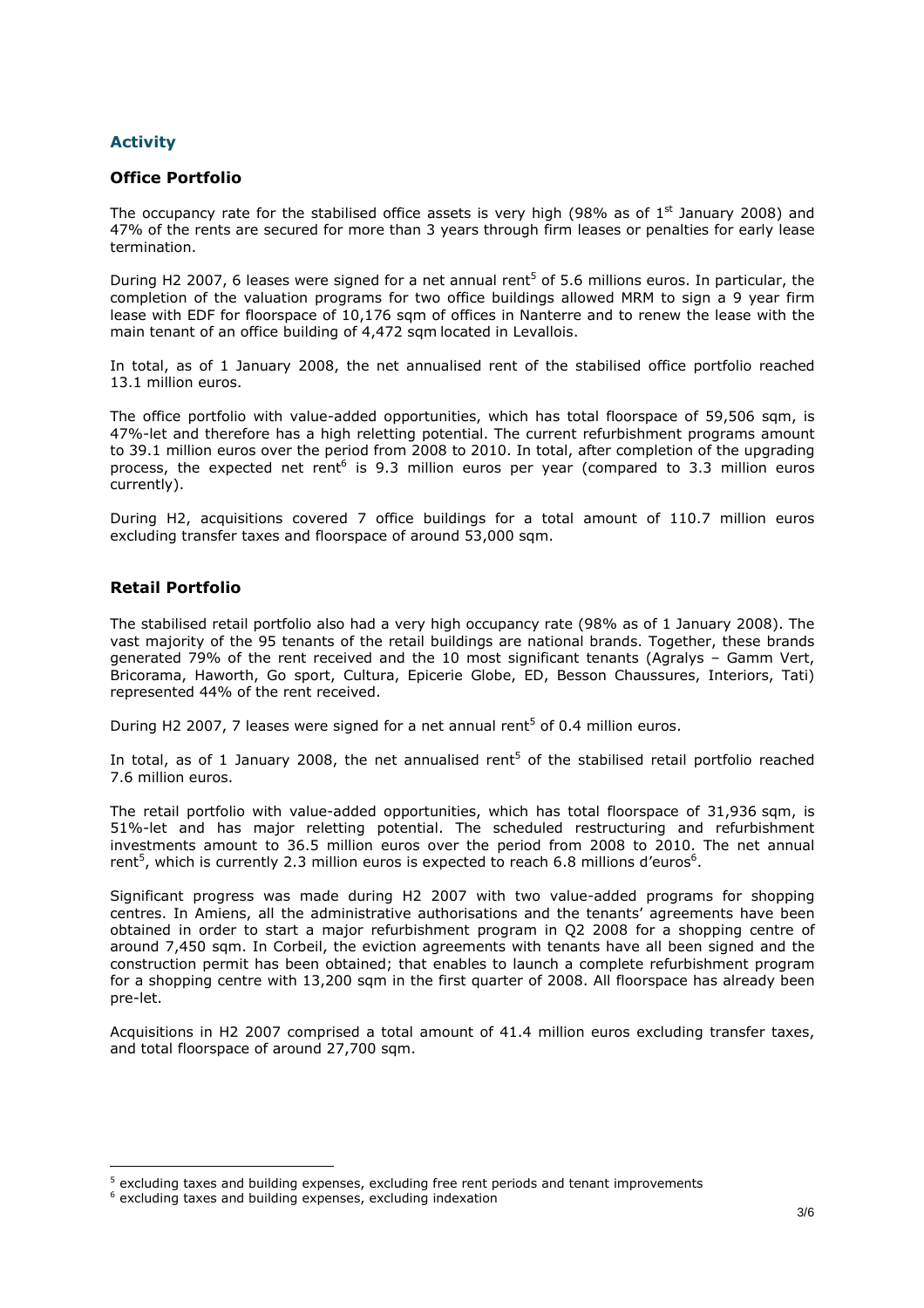# Projects underway

The projects underway represent a total amount of 33 million euros excluding transfer taxes.

Sale agreements signed in 2007 by the MRM Group for acquisitions are awaiting execution. They concern a Kiabi brand shop located in Claye Souilly (77), with floorspace of 2,000 sqm as well as the premises of two Gamm Vert shops, in Romorantin and Lamotte Beuvron (41). A development partnership has also been signed with Agralys (Gamm Vert-brand garden centres) for a projected amount of 20 million euros over 5 years.

Moreover, in January 2008, the Group signed a sale agreement for the acquisition of an office building of 1,114 sqm in the  $2^{nd}$  district of Paris, for which the acquisition price is 6 million euros excluding transfer taxes.

### Net Asset Value and Balance Sheet

The liquidation Net Asset Value (NAV) amounts to 22.6 euros per share and the replacement NAV is 29.1 euros per share. These values are respectively 13% and 45.5% higher than MRM share price used for the simplified tender offer and for the contribution transactions involving Dynamique Bureaux and Commerces Rendement, i.e. 20 euros per share.

| <b>Net Asset Value</b> | 31.12.2007         |
|------------------------|--------------------|
| Liquidation NAV        | 22.6 euros / share |
| Replacement NAV        | 29.1 euros / share |

As of 31 December 2007, bank loans stood at 350 million euros, i.e. 73% of the portfolio appraisal value. The average margin of such debt amounts to 105 basis points (excluding set-up entry fees). The debt is 100% hedged by financial instruments such as caps. MRM also benefits from issued bond at a 5% fixed rate for an amount of 54 million euros.

| <b>Simplified IFRS Balance Sheet</b><br>in million euros | 31.12.2007 | 30.06.2007<br>pro forma <sup>7</sup> |
|----------------------------------------------------------|------------|--------------------------------------|
| Investment properties                                    | 476.9      | 288.3                                |
| Current receivables/assets                               | 19.2       | 18.9                                 |
| Cash                                                     | 21.7       | 23.4                                 |
| <b>Total assets</b>                                      | 517.8      | 330.7                                |
| Shareholders' equity                                     | 79.1       | 61.8                                 |
| Issued bonds                                             | 54.0       | 54.0                                 |
| Bank loans                                               | 350.0      | 185.6                                |
| Other current debts and liabilities                      | 34.8       | 29.3                                 |
| <b>Total liabilities</b>                                 | 517.8      | 330.7                                |

### 2007 results

 $\overline{a}$ 

The H2 2007 pro forma income statement represents an indication of MRM's activity over 6 months as a real estate investment company, holding a well-balanced portfolio between stabilised assets generating rental revenues, and assets with value-added opportunities, which are subject to restructuring and refurbishment investments. It is however worthwhile noting that the acquisitions made during H2 2007 which represent 33% of the assets at the end of 2007, were consolidated on the dates they entered the scope of the portfolio, i.e. essentially spread between September and

 $^7$  pro forma data as of 30 June 2007 based on the following assumptions: adoption of SIIC status as from 1 January 2008 and restatement of acquisition agreements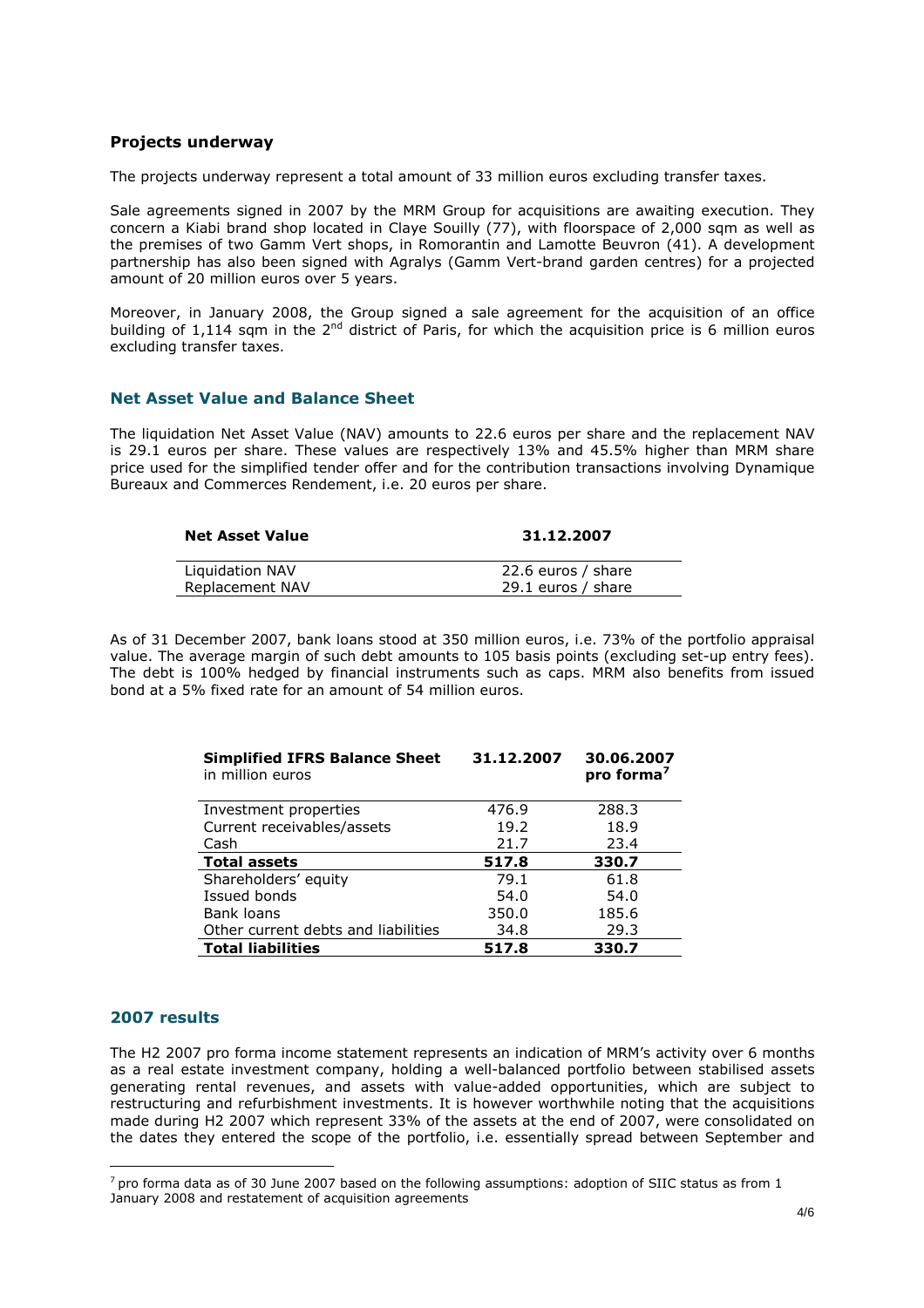the end of December 2007. Therefore, the net annualised rental revenues<sup>8</sup> mentioned in the above section "Activity" which amount to 26.3 million euros in total as of  $1<sup>st</sup>$  January 2008, provide an additional indication of MRM's rental activity at the end of 2007.

The 2007 pro forma rental revenues stand at 10 million euros in H2 2007. Office buildings generate 52% of these revenues and 48% come from retail buildings. The rental revenues net of recoverable building expenses stand at 8.7 million over the same period.

The pro forma current operating income (before variation in the fair value of the investment properties) amounts to 4.5 million euros in H2 2007. The operating income amounts to 9.9 million euros in H2 2007, as it benefited from a 18.5 million euros rise in the fair value of its investment properties during H2 2007, thus reflecting MRM's capacity to increase the value of its asset portfolio.

The pro forma net consolidated income stands at 10.5 million euros in H2 2007, i.e. 3.0 euros per share.

The 2007 published net consolidated income which includes the investment property activity coming from the contributions of Dynamique Bureaux and Commerces Rendement only over 4 months<sup>9</sup>, stands at 11.4 million euros. Under IFRS standards, the accounting of such contributions led to the creation of an 8.4 million euros badwill (as a result of the restatement of the liabilities as well as the restatement of the free rent periods), which, according to IFRS rule number 3, has been accounted for as a profit under "Other non operating income and expenses". This profit should not be taken into consideration in the assessment of MRM's activity indicators.

| <b>Simplified IFRS Income Statement</b><br>in million euros | 2007<br>published <sup>10</sup> | H <sub>2</sub> 2007<br><b>Pro forma</b> |
|-------------------------------------------------------------|---------------------------------|-----------------------------------------|
| Total gross rental revenues                                 | 7.3                             | 10.0                                    |
| . of which Retail                                           | 3.3                             | 4.8                                     |
| of which Offices                                            | 4.0                             | 5.2                                     |
| Property expenses                                           | (0.7)                           | (1.3)                                   |
| <b>Net rental revenues</b>                                  | 6.6                             | 8.7                                     |
| Operating income and expenses                               | (4.6)                           | (4.2)                                   |
| <b>Current operating income</b>                             | 1.9                             | 4.5                                     |
| Variation in the fair value of investment                   |                                 |                                         |
| properties                                                  | 8.0                             | 18.5                                    |
| <b>Operating income</b>                                     | 9.9                             | 22.9                                    |
| Net financial income                                        | (6.5)                           | (8.8)                                   |
| Other non operating income and                              |                                 |                                         |
| expenses                                                    | $8.4^{11}$                      | (0.3)                                   |
| Net income before tax                                       | 11.8                            | 13.8                                    |
| Taxes                                                       | (0.4)                           | (3.3)                                   |
| <b>Consolidated net income</b>                              | 11.4                            | 10.5                                    |
| <b>Net earnings per share</b> (in euros)                    | 3.25                            | 3.0                                     |

 $\overline{a}$ 

<sup>&</sup>lt;sup>8</sup> excluding taxes and building expenses, excluding free rent periods and tenant improvements, excluding expenses on buildings currently under upgrading process

over the first 8 months of the fiscal year, it takes into account the income generated by the former business activities of MRM which were sold prior to the acquisition of a majority stake by Dynamique Bureaux. The contribution of such business activities to the total net income amounts to 0.1 million euros

<sup>&</sup>lt;sup>10</sup> including 4 months of MRM new activity as a real estate investment company, as from 1/9/2007

 $11$  including a total amount of 8.4 million euros as a result of the accounting of the transactions contributed as well as the 0.1 million euros income generated by the former operating activities over 8 months